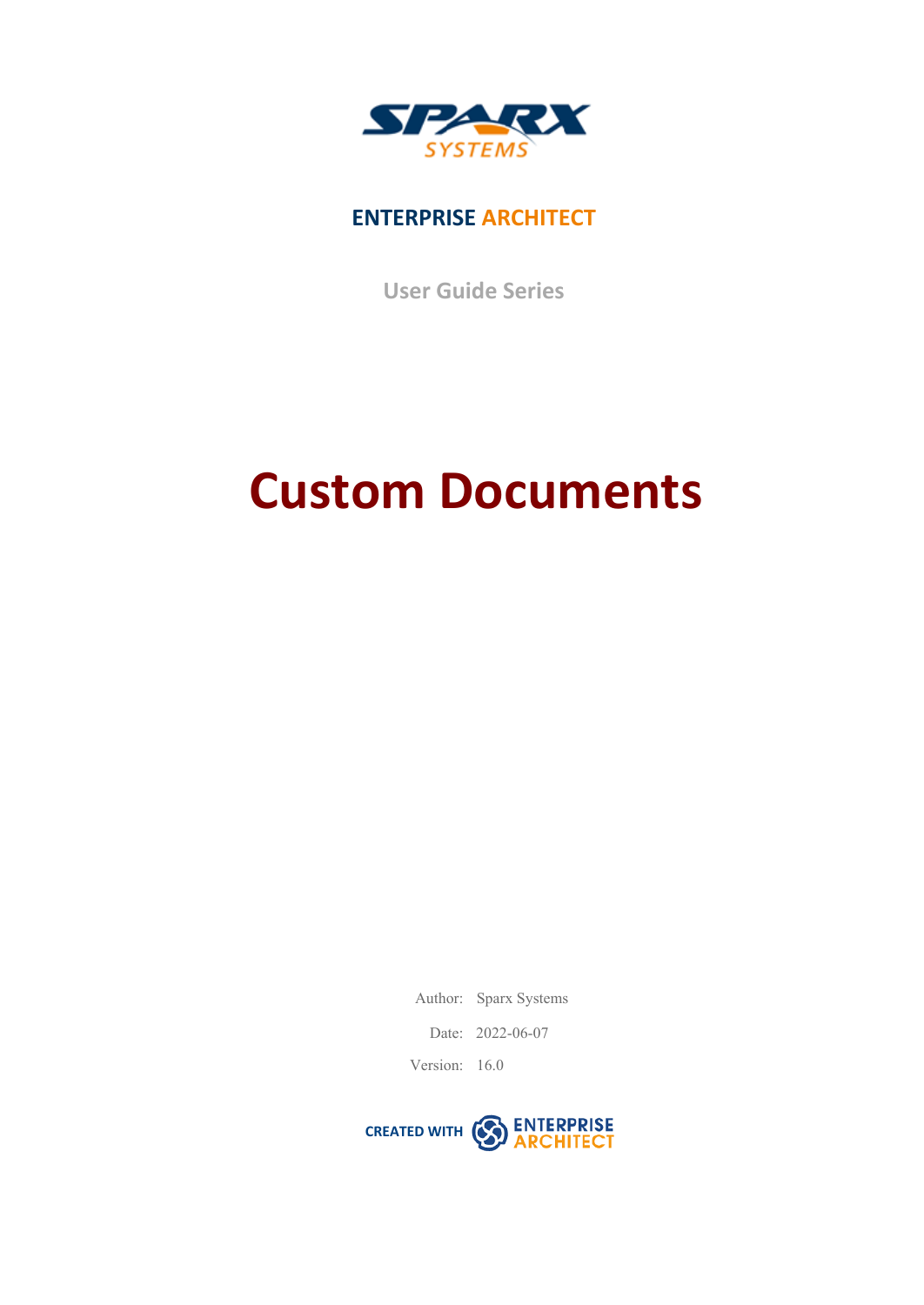# **Table of Contents**

| <b>Custom Documents</b>        |  |
|--------------------------------|--|
| ting Started                   |  |
| Template Prerequisites         |  |
| Create a Custom Document       |  |
| <b>Add Document Content</b>    |  |
| <b>Add Dynamic Content</b>     |  |
| Add Static Content             |  |
| <b>Manage Custom Documents</b> |  |
| Publish a Custom Document      |  |
|                                |  |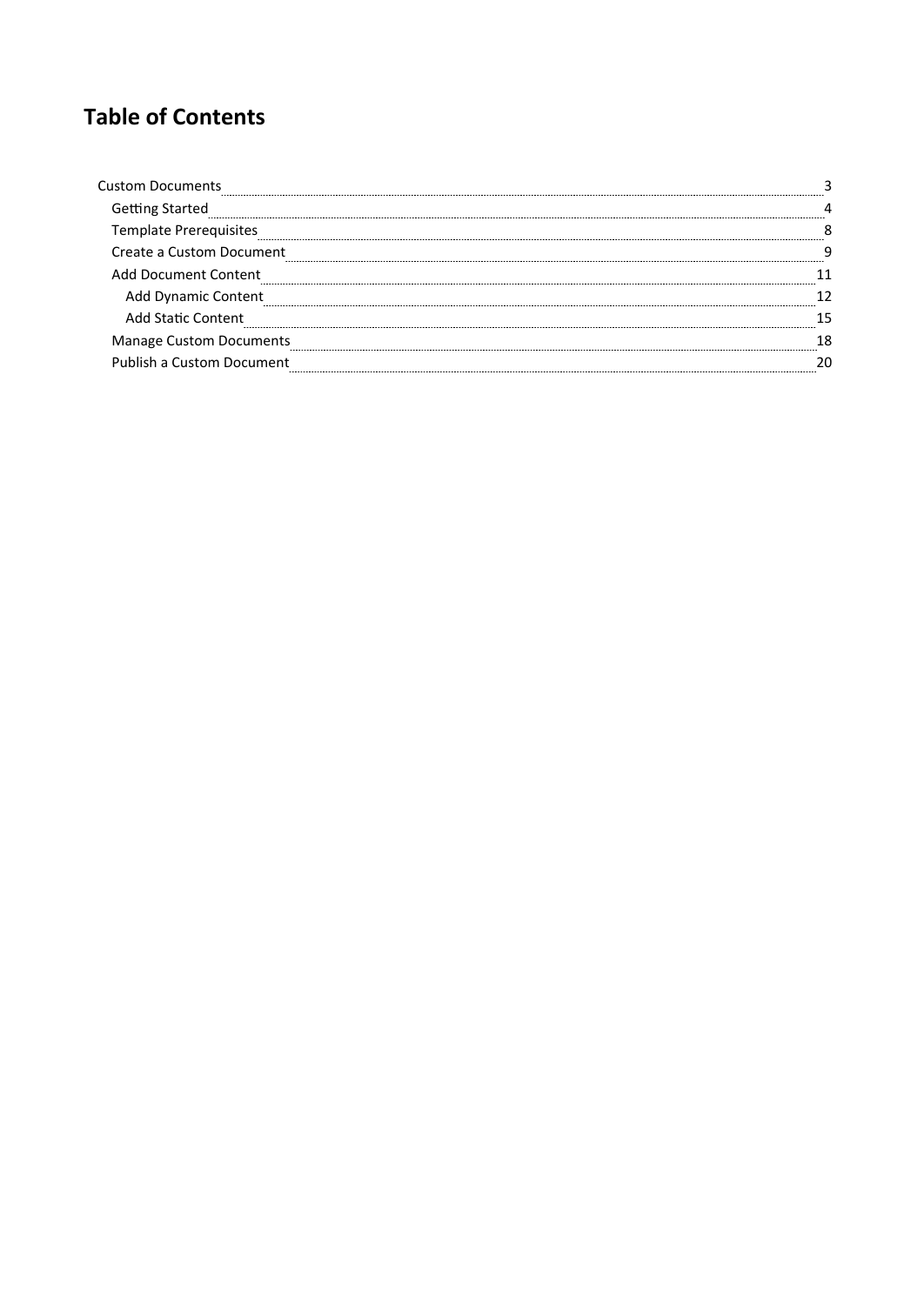# **Custom Documents**

A Custom Document is a variant of a Linked Document in which you can create a fully customized report on any set of ad hoc elements, diagrams or packages. Individually or in combination, from anywhere in the model, in any order you choose, and in any format and style you select or design. The granularity of the objects you choose depends entirely on how you want to your document to be populated. A Custom Document represents a range of model elements and their properties, and every time you open the document the contentis dynamically refreshed from the model objects you have included and from the template instructions.

A Custom Document can have three types of content:

- Boilerplate text from a document template including a title page, table of contents and paragraph text
- Dynamic content that is dragged into the document from the Browser window, including packages, diagrams, elements and features; you can bring in multiple objects together if you want to maintain the same sequence as in the browser window
- Static content that you type or paste into the document, including additional images, tables, glossaries and similar



#### **Example Custom Document**

Custom Documents are one of the easiest and most compelling ways to produce high quality and flexible publications, for compliance with project or contractual obligations, or simply for internal use by other team members.

A productivity feature of the Custom Document facility is that you are able to refresh an entire document, or just a particular inserted fragment that will dynamically update the document, ensuring that it reflects the latest changes in the repository. For those who have previously created documents in their favorite word processor and have manually exported and pasted into their documents diagram images ( which, of course, are out of date the minute the repository diagram is changed ) will welcome the ability to have their document automatically updated and ready to publish with minimal effort.

Creating Custom Documents is straightforward and you can generate a professional and useful document within a few minutes. The document can be saved within the repository or exported to a variety of formats, including DOCX, PDF, and RTF. To complement the documents, it is also worth considering giving an audience access to a live model - through WebEA or Prolaborate - that is part of the Pro Cloud Server.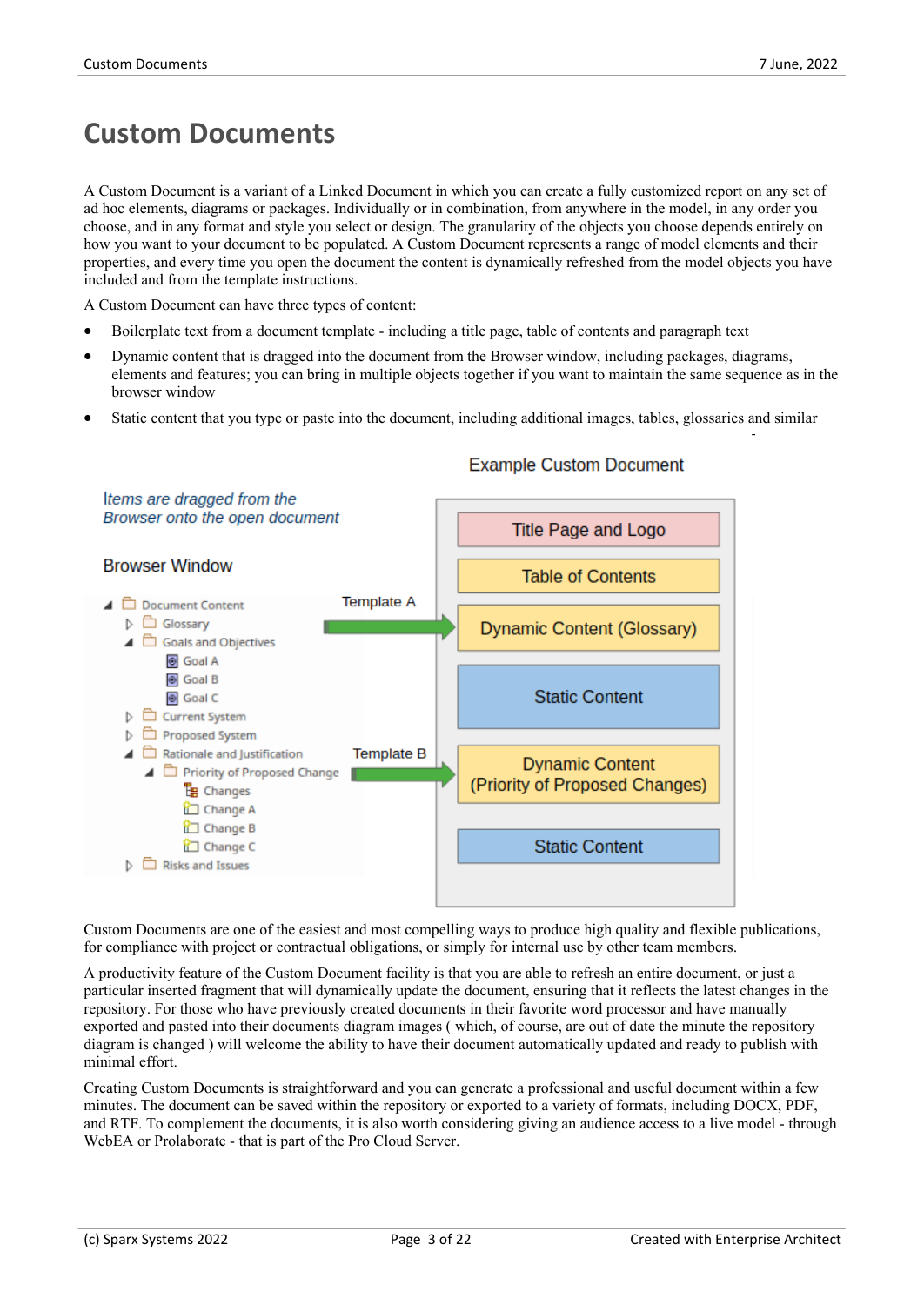# **Getting Started**

Getting started with Custom Documents is straightforward; this topic identifies and explains the steps you follow to create a professional and useful document to save within the repository or to export to file in a range of formats including DOCX, PDF, RTF and HTML.

In brief, to create a Custom Document you:

- 1. Identify or create any document templates you want to use in generating the Custom Document.
- 2. Select or create a parent Package or element to host the Custom Document.
- 3. Open a new Custom Document, and provide a name.
- 4. Select a document template from a list, or choose 'none'.
- 5. Type in Static text and drag in Packages, elements, diagrams or Features from the Browser window, as Dynamic content. When you drag Dynamic content into the document, you are prompted to select another template or template fragment so that you can organize the information on that object in a specific format.
- 6. Perform further editing and formatting on the document, using the Document-Edit ribbon options and the left-hand summary panel.
- 7. Print or save the document in the required format.

### **Identify Templates**

At two points in the process of creating a Custom Document you can select a template to insert boiler plate text and format the document content.

The initial template is to apply an overall document structure and format, and other templates are used to provide specific formatting for particular sections within the document. You can use the system-provided templates, templates that you or other users have created before, or templates that you have created specifically for this document. You need to have created and/or identified these templates before you start. See the *Template Prerequisites* Help topic.

#### **Select or Create Parent Element**

A Custom Document is hosted by an element in the model. The direct method of creating a Custom Document also generates a Document Artifact element to contain it, in a selected Package. You might want to create this Package as a container for all your Custom Documents.

You can also create almost identical documents as Linked Documents, in which case you create and/or select the parent *element* for the document. See the *Create a Custom Document* Help topic.

### **Create a Custom Document**

In the Browser window, select the Package in which to create the Custom Document, and select the 'Publish > Model Reports > Custom Document' ribbon option. The system prompts youto provide a name for the Custom Document; when you do, the Document Artifact element is created in the selected parent Package, and the document editing view opens in the Enterprise Architect workspace. See the *Create a Custom Document* Help topic.

### **Select Template**

After the document editor opens a prompt displays for you to select from a list of built-in and user-defined templates. The templates might include those you have specifically created for your Custom Documents in general, or for this document in particular.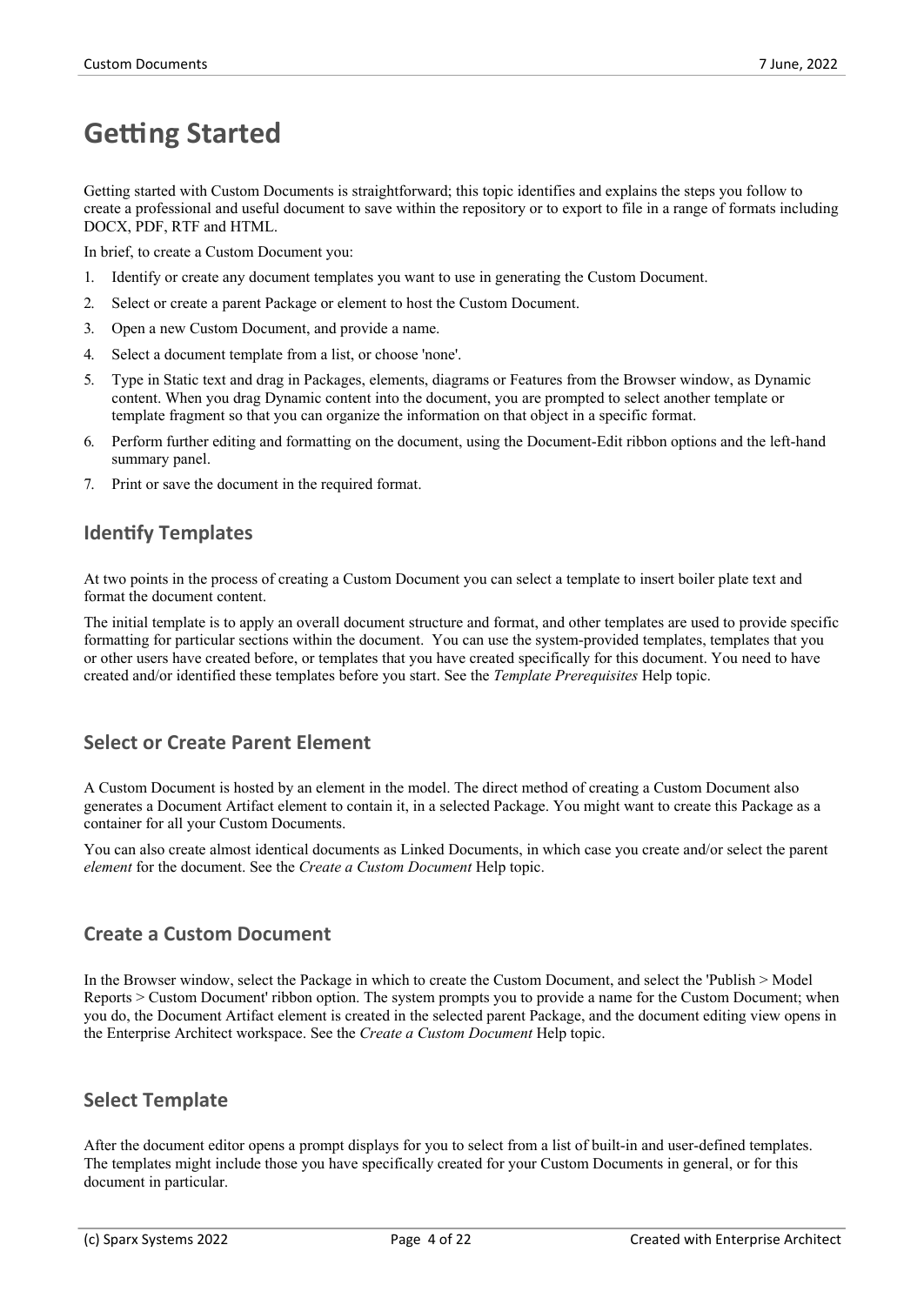The selected template will act as the backdrop for the whole document, and would typically provide a title page, a table of contents and placeholders for static or dynamic content, in addition to the styles. Such templates are likely to have been created as Linked Document templates.

You can choose to not use a template by selecting 'none'.

|           | New Linked Document from Template                                                              |  |
|-----------|------------------------------------------------------------------------------------------------|--|
|           |                                                                                                |  |
| Template: | <b>None</b><br>$\overline{\phantom{a}}$                                                        |  |
|           | $\vee$ Show this dialog on document creation.                                                  |  |
|           | You can access this option at any time by selecting the new<br>document option on the toolbar. |  |
|           | Cancel<br>Help                                                                                 |  |

See the *Template Prerequisites* Help topic.

### **Add Static Content**

You add Static content to the document by simply typing or pasting text directly into the editor screen and manually applying styles and formatting. Enterprise Architect has a fully-featured document editor that helps you to enter and edit the content of the document. The features of the editor are accessed via the Document-Edit ribbon, which is enabled when a document is open in the workspace.

You incorporate Static content to explain or connect the Dynamic text. For example, you might want to describe the process by which you created Requirements from the notes from stakeholder workshops. This image is an example of Static content pasted into a document and formatted.

### **Introduction**

The Concept of Operations describes the purpose of the proposed system, the environment in which it will be implemented and operated, how it will be used, the roles and responsibilities of relevant parties and personnel involved in its implementation and operation. It will also be used by project and procurement staff and business and technology stakeholders who need to approve the funding for the proposed system. A secondary but important function of the document is to ensure consensus among the system and software engineers, technical support and user classes on the operational concept of a proposed system.

#### **Document Overview**

This Concept of Operations document describes system characteristics of the proposed system from the user's viewpoint. It should be written in plain English and should avoid business or technical jargon. The audience of this Concept of Operations document may include:

See the *Add Static Content* Help topic.

#### **Add Dynamic Content**

Dynamic contentis a set of links to any number of Packages, diagrams, elements and Features (attributes, operations and receptions) dragged from the Browser window onto the open document. Whenever you drag an item from the Browser window into a document, Enterprise Architect displays the 'Add Content to Document' dialog to prompt you to select how to insert and format the item.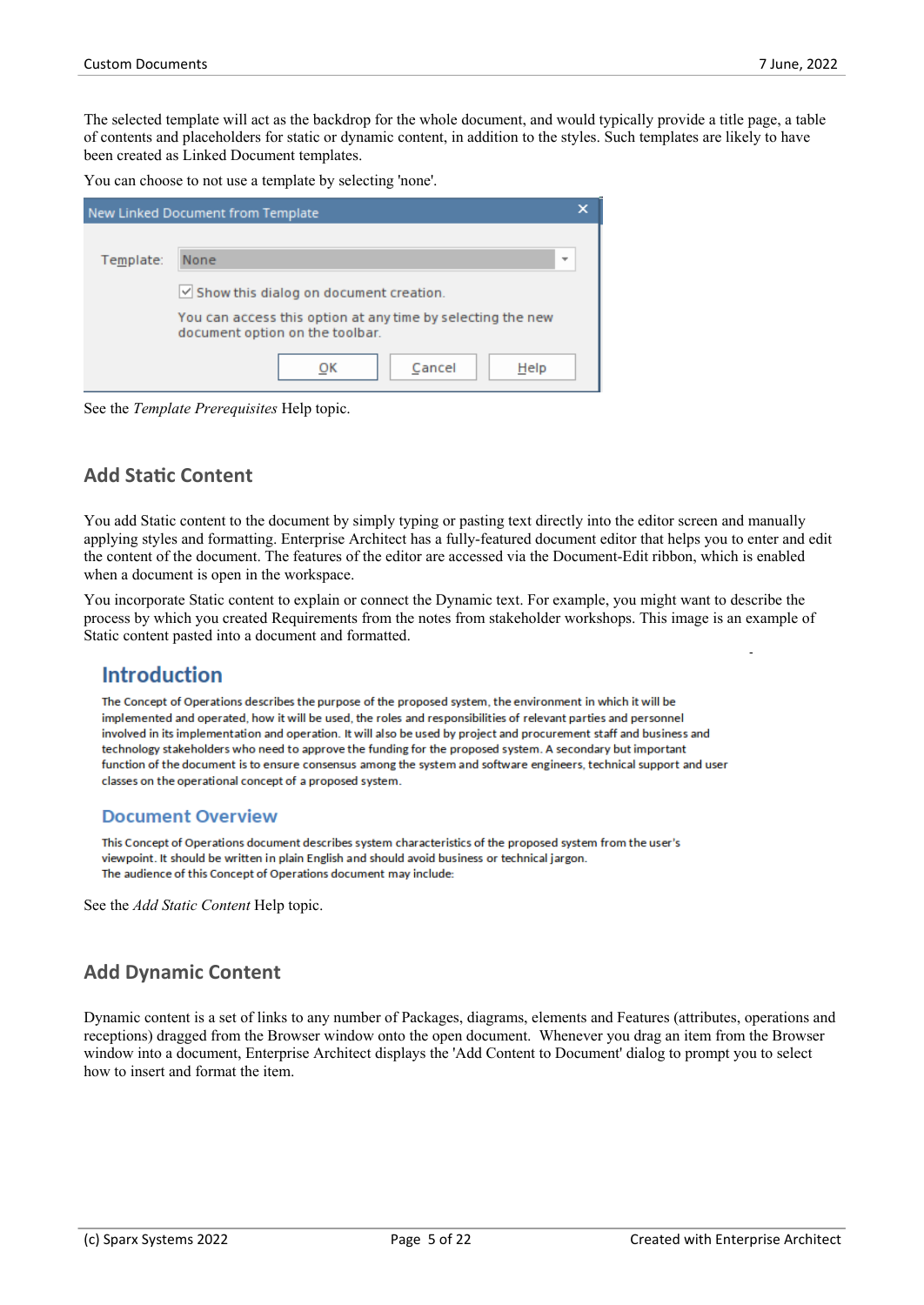| <b>Insert As</b>                                |  |  |  |  |
|-------------------------------------------------|--|--|--|--|
| <b>Dynamic Content</b>                          |  |  |  |  |
| Select a Document Template                      |  |  |  |  |
| Name                                            |  |  |  |  |
| <b>Model Report</b>                             |  |  |  |  |
| <b>骨 Project Issues</b>                         |  |  |  |  |
| <b>骨 Project Management Report</b>              |  |  |  |  |
| Requirement Report - Details                    |  |  |  |  |
| Requirement Report - Summary                    |  |  |  |  |
| 图 Specification Manager List                    |  |  |  |  |
| ○ User ○ System ○ Technology<br>$\bullet$ ) All |  |  |  |  |

For a model element such as a Package, element or Feature, you can select the (default) option of 'Dynamic Content' in the 'Insert as' field. This adds the object information to the document. The promptalso provides a list from which you can select a template or template fragment to format that specific information within the document. The list of templates can be filtered to present only those that are user-defined, or system-provided, or technology-provided, or to show all available templates. You make your selection by clicking on the appropriate radio button under the list.

You can also select an option in the 'Insert As' field to add the model element as a hyperlink, which enables the reader to access the object in the Browser window.

You can incorporate diagrams either as hyperlinks or as Diagram Images, by selecting the appropriate option.



#### See the *Add Dynamic Content* Help topic.

As you add Dynamic content to a Custom Document, a 'Content' panel displays on the left of the document editor. This panel is discussed in the next section.

#### **Using the Content Panel**

As you add Dynamic content to the Custom Document, the left-hand 'Content' panel lists the items that have been inserted as either 'Dynamic Content' or 'Diagram Image' - items added as hyperlinks are not included in the panel. The items are listed in the order in which they were inserted into the document. By right-clicking on an item name in the list you can select options to: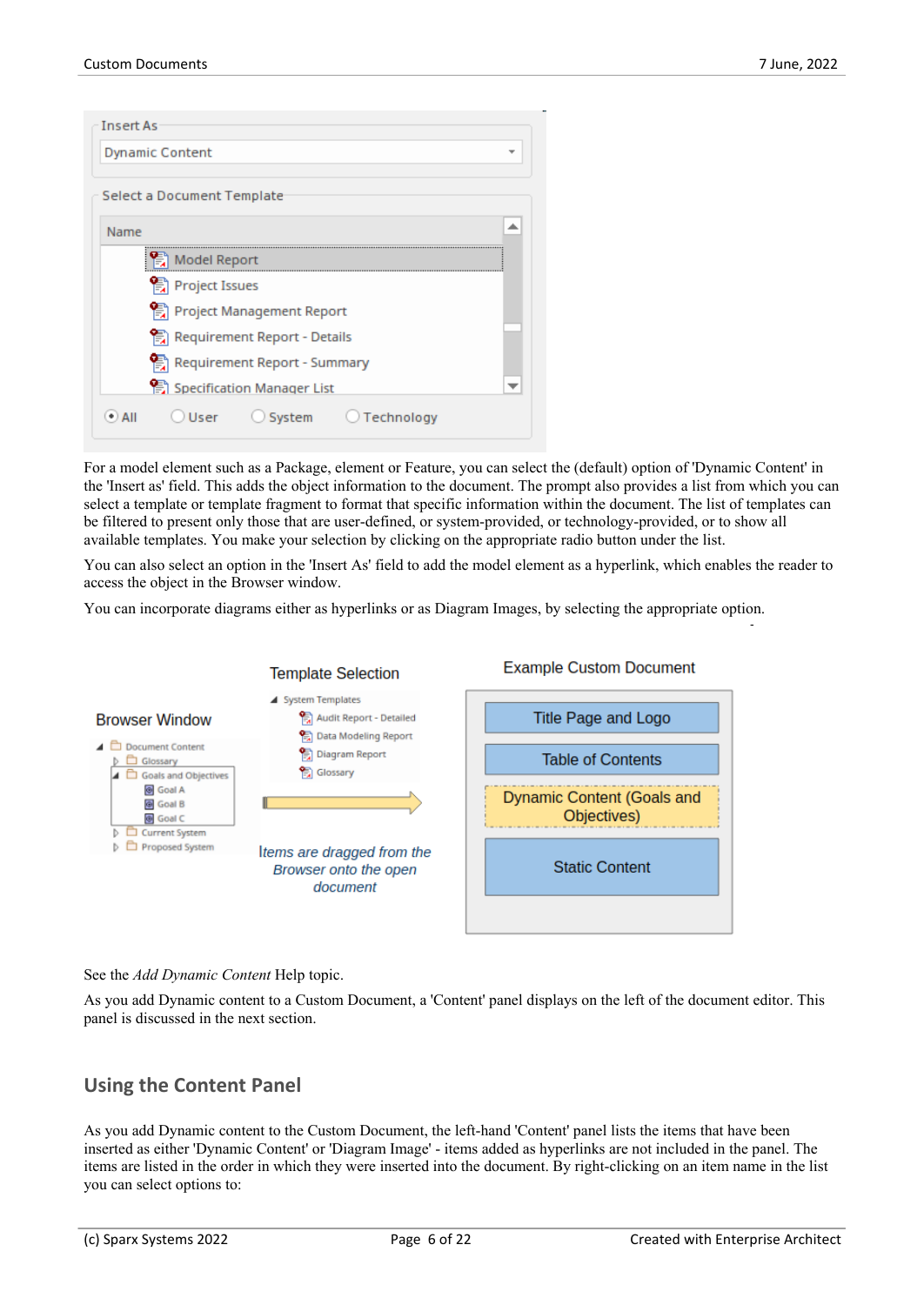- · Change the template applied to the item in the document the 'Add Content to Document' dialog displays for you to select another template
- Highlight the item in the body of the document
- Update that item alone as a dynamic section of the document
- Locate and highlight the item in the Browser window
- Delete the item from the document

See the *Manage Custom Documents* Help topic.

### **Print or Export Document**

A Custom Document can be viewed by other team members using Enterprise Architect. It can also be exported to a variety of formats and so made available to a wider audience. To export the document, click on its Document Artifact element in the Browser window and select the ribbon option:

Document-Edit > File > Save As (Export to File)

The 'Save as' dialog displays, through which you can save the document to an appropriate location and in one of a variety of formats, including DOCX, PDF, RTF and HTML.

If the Pro features ofthe Pro Cloud Server have been enabled, the document will be available for view by a wider audience through a browser in WebEA and in Prolaborate, without the need to export it.

You can also print the document by clicking on the Document Artifact and selecting the ribbon option Document-Edit > File > Print.

See the *Publish a Custom Document* Help topic.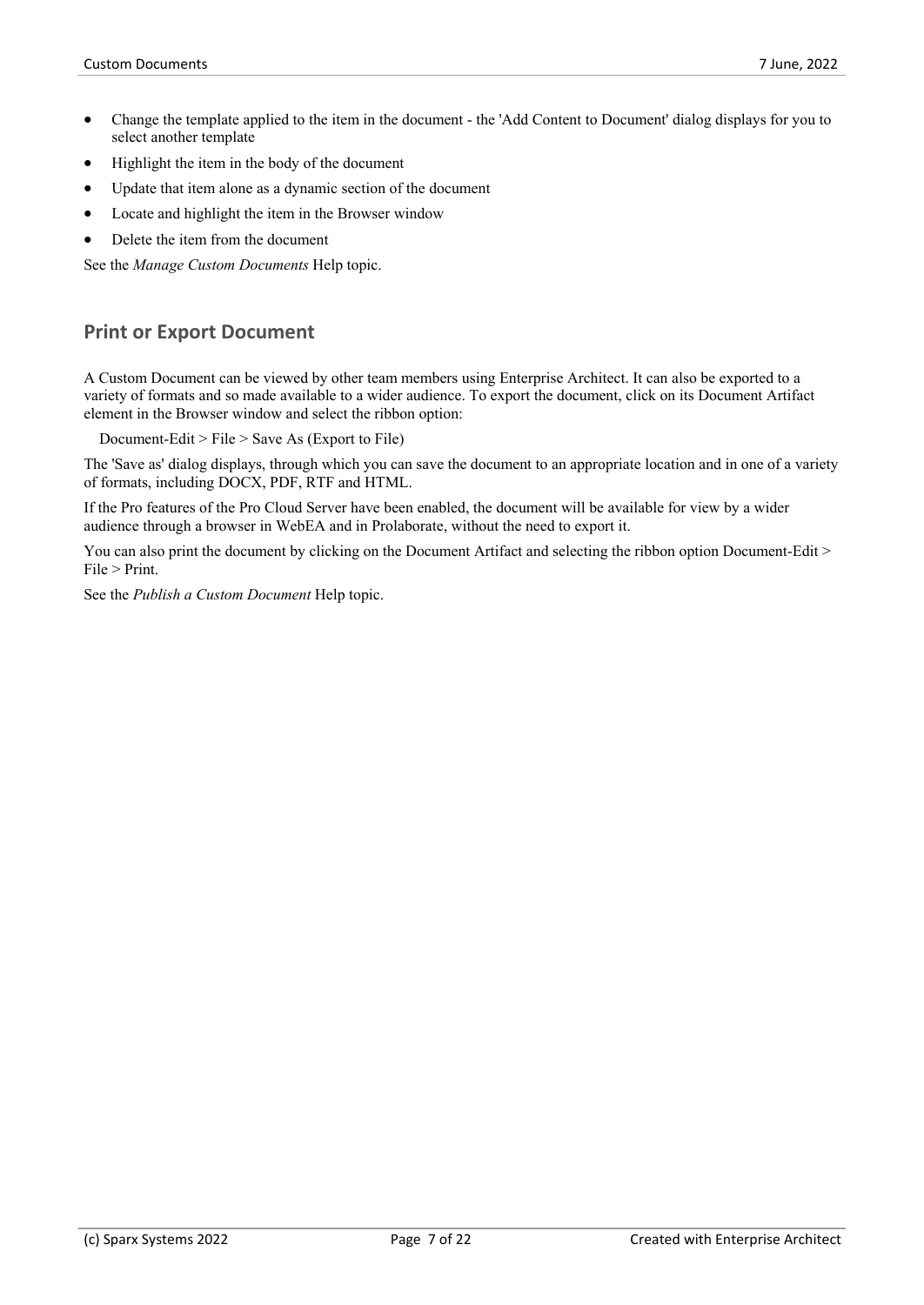# **Template Prerequisites**

Enterprise Architect provides a wide range of document templates that enable you to define the format and structure of your reports and documents.A big advantage of these templates is that you can re-use them for different instances ofthe same document or for different documents, helping you to implement document standards across the organization, and maintain consistency of style, format and presentation in your document library. For example, it might be part of your project methodology to create a 'Concept of Operation' document at the start of a project, and the same template could be used for a number of projects.

Two types of template can be used with Custom Documents:

- Linked Document templates these templates apply to the Static content and control the main structure of the document, including title page, table of contents and headings and styles; for example, a 'Concept of Operation' template
- Document Generation templates these templates can be applied to the Dynamic content you insert from the Browser window, and are typically specific to a particular style of presentation; for example, listing Requirements and their properties in a table, or showing a diagram with a list of the elements that it contains



#### **Example Custom Document**

Productivity gains can be achieved by using a Corporate template for a document type; for example a 'System Requirements Specification' or a 'Solution Architecture Document' with appropriate styles, tables of content and boiler plate text. Enterprise Architect provides a large number of system (built-in) Linked Document templates and Document Generation templates to use, but you can also copy and modify the system templates or create entirely new templates to address particular organization, project or team standards. You can achieve this using the built-in template editor, for Linked Document templates, Document Generation Templates and Template Fragments.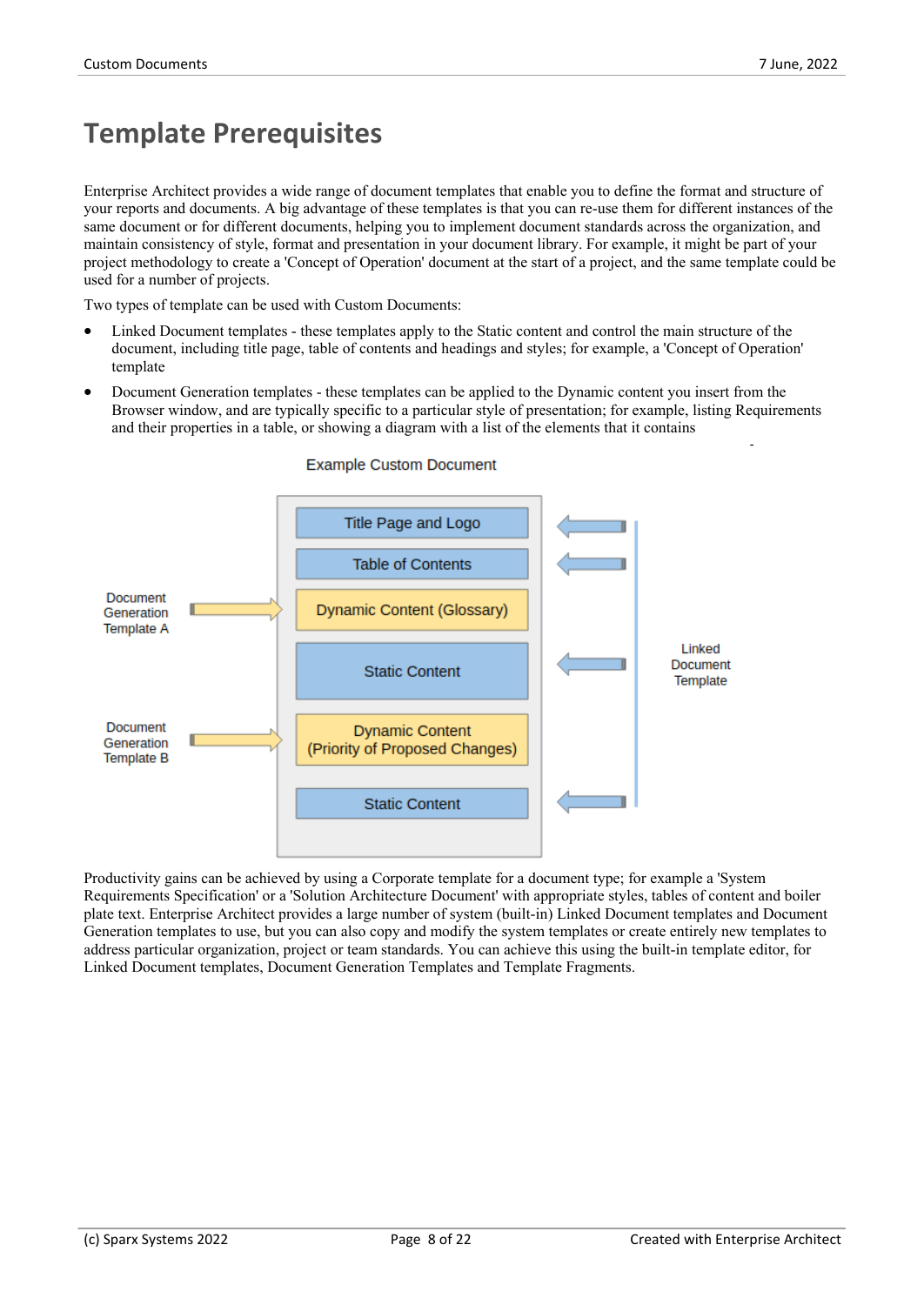# **Create a Custom Document**

A Custom Document is a form of Linked Document, and therefore is associated with an element in the model. However, Linked Documents usually contain static information specific to the host element, whereas the main feature of a Custom Document is that it contains automatically refreshed information on several objects from anywhere in the model. Therefore, the main method of creating a Custom Document also generates a Document Artifact element to host the document, in a selected Package.

#### **Access**

| Ribbon | (Click on selected parent Package.)       |
|--------|-------------------------------------------|
|        | Publish > Model Reports > Custom Document |

#### **Create the Document**

When you select the ribbon option, the system displays a prompt to provide the document name.

| <b>Create Custom Document</b> |                         |                      |  |
|-------------------------------|-------------------------|----------------------|--|
| Package:                      | <b>Custom Documents</b> | $\sim$ $\sim$ $\sim$ |  |
| Document Name:                |                         |                      |  |
|                               | Cancel<br>ΠK            |                      |  |

After you type in the name and click on the OK button, the system opens the document in the document editor and prompts you to select any document template you have decided to use as the base template, to provide the cover pages, tables of content, styles and boiler plate text for the whole document.

|           | New Linked Document from Template                                                              |  |
|-----------|------------------------------------------------------------------------------------------------|--|
| Template: | None<br>$\overline{\phantom{a}}$                                                               |  |
|           | $\vee$ Show this dialog on document creation.                                                  |  |
|           | You can access this option at any time by selecting the new<br>document option on the toolbar. |  |
|           | Cancel<br>Help                                                                                 |  |

If you do not want to use a document template you can select'None' from the drop-down.

When you click on the OK button, the document is populated with any template boiler-plate text and fields, and the document is ready for you to add content.

#### **Alternative Method - Use a Document Artifact**

You can mimic the main approach by creating your own Document Artifact element and then creating a Linked Document on it, which you can also populate with Static and Dynamic content.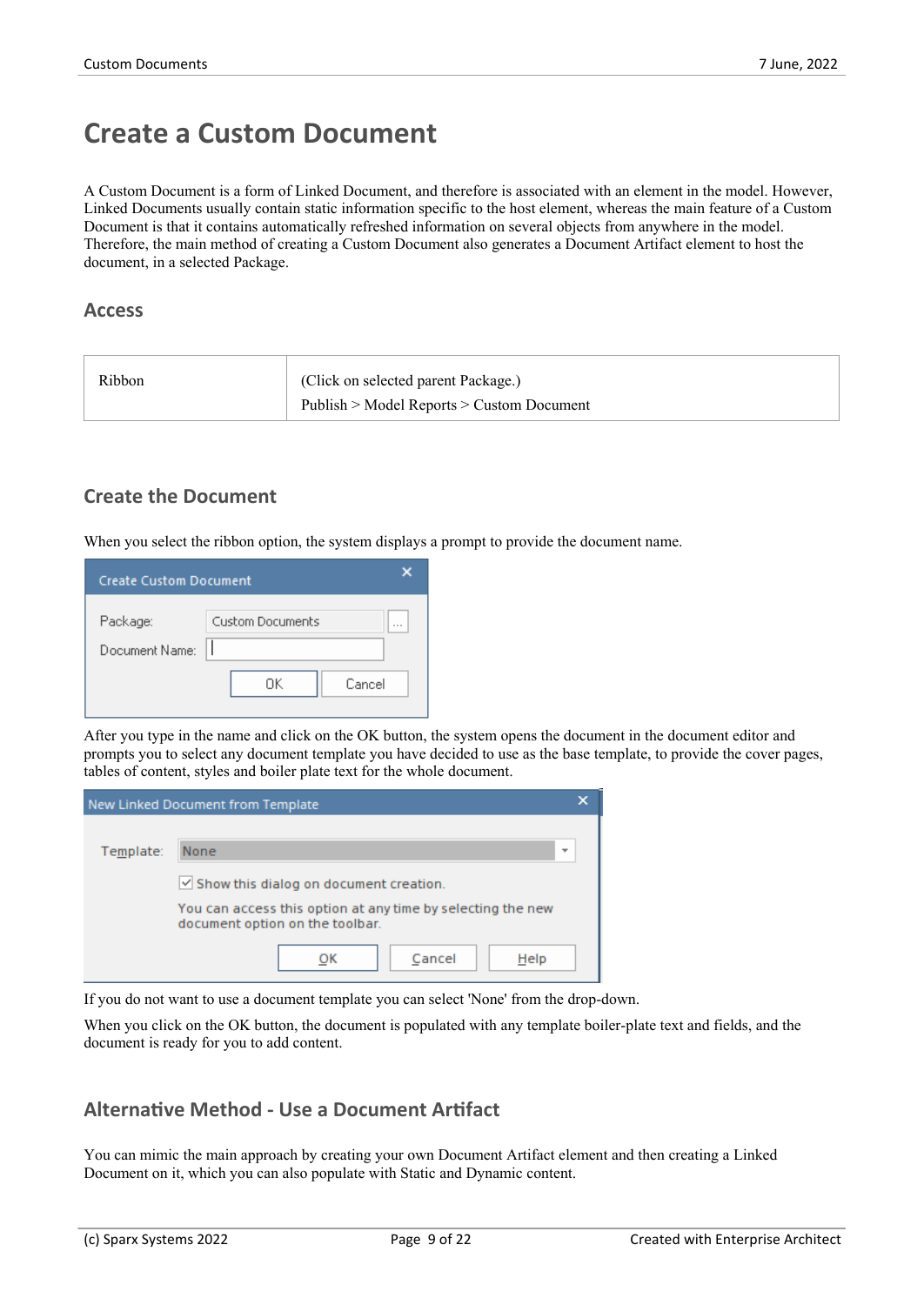Firstly, open a diagram and drag a 'Document' icon from the 'Documents' page of the Toolbox onto that diagram. Give the Artifact element a name. Double-click on the Artifact to open the Linked Document editor (or click on the Artifact and select the 'Design > Element > Manage > Edit Linked Document' ribbon option). Enterprise Architect will then prompt you to select a template for the overall document (as for the Publish ribbon icon).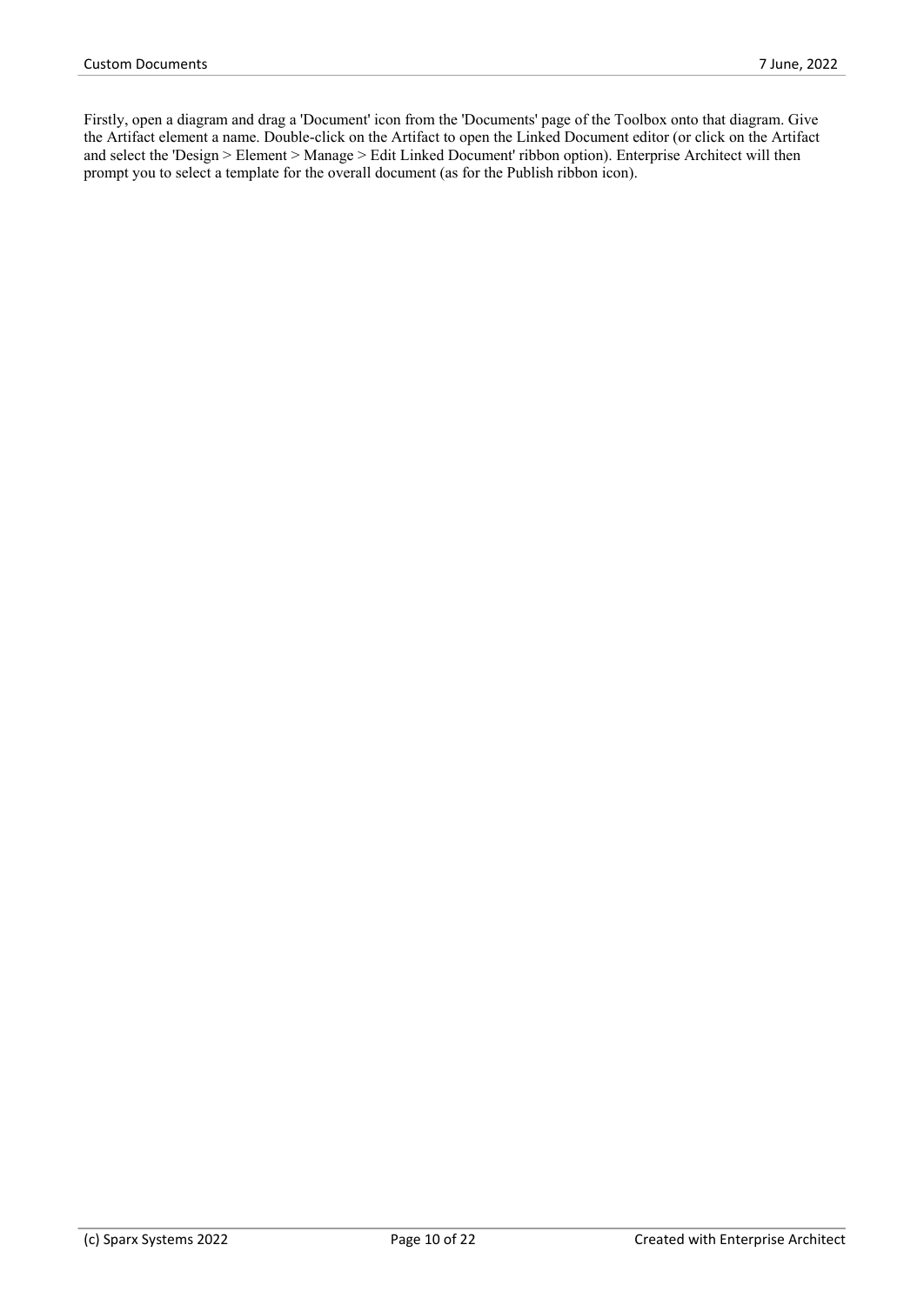# **Add Document Content**

When you work with Custom Documents you can add content in several different ways. This provides you with great flexibility and enables you to:

- · Craft a document tailored exactly to your needs
- · Create an expressive narrative that will appeal to your audience, with the added benefit of the document content being updated automatically whenever the content in the repository changes.

A Custom Document can contain three types of content:

- Content contained in the document template including a title page, table of contents and paragraph text
- · Dynamic Content that is dragged into the document from the Browser, including Packages, diagrams, elements and features
- Static Content that a user types or pastes into the document, including static images

We will look at these three types of content in the *Document Templates*, *Add Dynamic Content* and *Add Static Content* Help topics.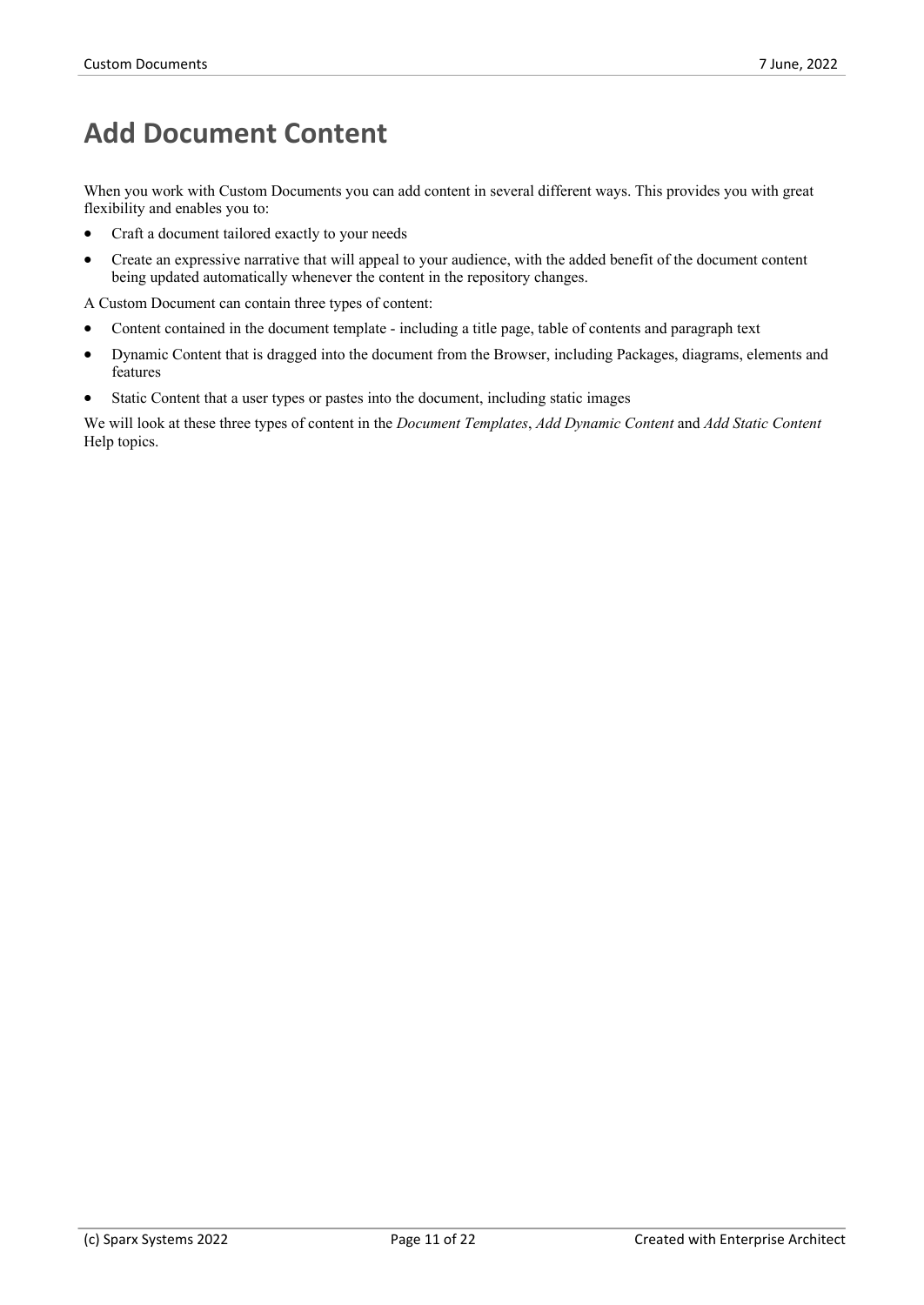# **Add Dynamic Content**

Dynamic content refers to content that can be added by dragging and dropping items from the Browser window onto the open document. This is a great facility of a Custom Document, because whenever the document is accessed, the item information is automatically refreshed from the model. Any item in the Browser window can be added to the document, including Packages, diagrams, elements and Features (attributes and operations). Multiple items can be dragged at the same time; these would be inserted based on their order in the Browser window.

Great flexibility is provided by allowing you to select a document generation template for each item you add to the document. For example, you might add a Stakeholder Package containing a list of Stakeholder elements, and use a template that lists the Stakeholders in separate paragraphs.

This allows you to create a compelling publication that contains up-to-date selected information from the model inthe repository, 'injected' into appropriate places in the document above, below or between Static content, and rendered using user-specified templates.

### **Adding the Material**

Whenever you drag an item from the Browser window into a document, Enterprise Architect displays the 'Add Content to Document' dialog to prompt you to select how to insert and format the item.

| <b>Insert As</b>                                |  |  |  |  |
|-------------------------------------------------|--|--|--|--|
| <b>Dynamic Content</b><br>÷                     |  |  |  |  |
| Select a Document Template                      |  |  |  |  |
| Name                                            |  |  |  |  |
| Model Report                                    |  |  |  |  |
| <b>骨 Project Issues</b>                         |  |  |  |  |
| <b>骨 Project Management Report</b>              |  |  |  |  |
| 景 Requirement Report - Details                  |  |  |  |  |
| 응 Requirement Report - Summary                  |  |  |  |  |
| 图 Specification Manager List                    |  |  |  |  |
| ○ User ○ System ○ Technology<br>$\bullet$ ) All |  |  |  |  |

You can drag and drop an item into a document as Dynamic content by selecting one of the options in the 'InsertAs' field:

- Dynamic Content the item contents will be copied into the document, rendered according to a selected document generation template: for a model element such as a Package, element or Feature, this is the default option
- Hyperlink creates a link that a reader can follow to the object or diagram in the Browser window (note, this is for documents read online)
- · Image Hyperlink creates a hyperlink to an image artifact of a diagram, in the model; the image artifact is created as part of this process
- Diagram Image this inserts the selected diagram as an image in the document

| - Insert As-            |  |  |  |
|-------------------------|--|--|--|
| <b>Dynamic Content</b>  |  |  |  |
| Dynamic Content         |  |  |  |
| Insert as Hyperlink(s)  |  |  |  |
| Insert as Diagram image |  |  |  |

If you are creating a number of links (and, for Dynamic content, using the same template) you can avoid displaying the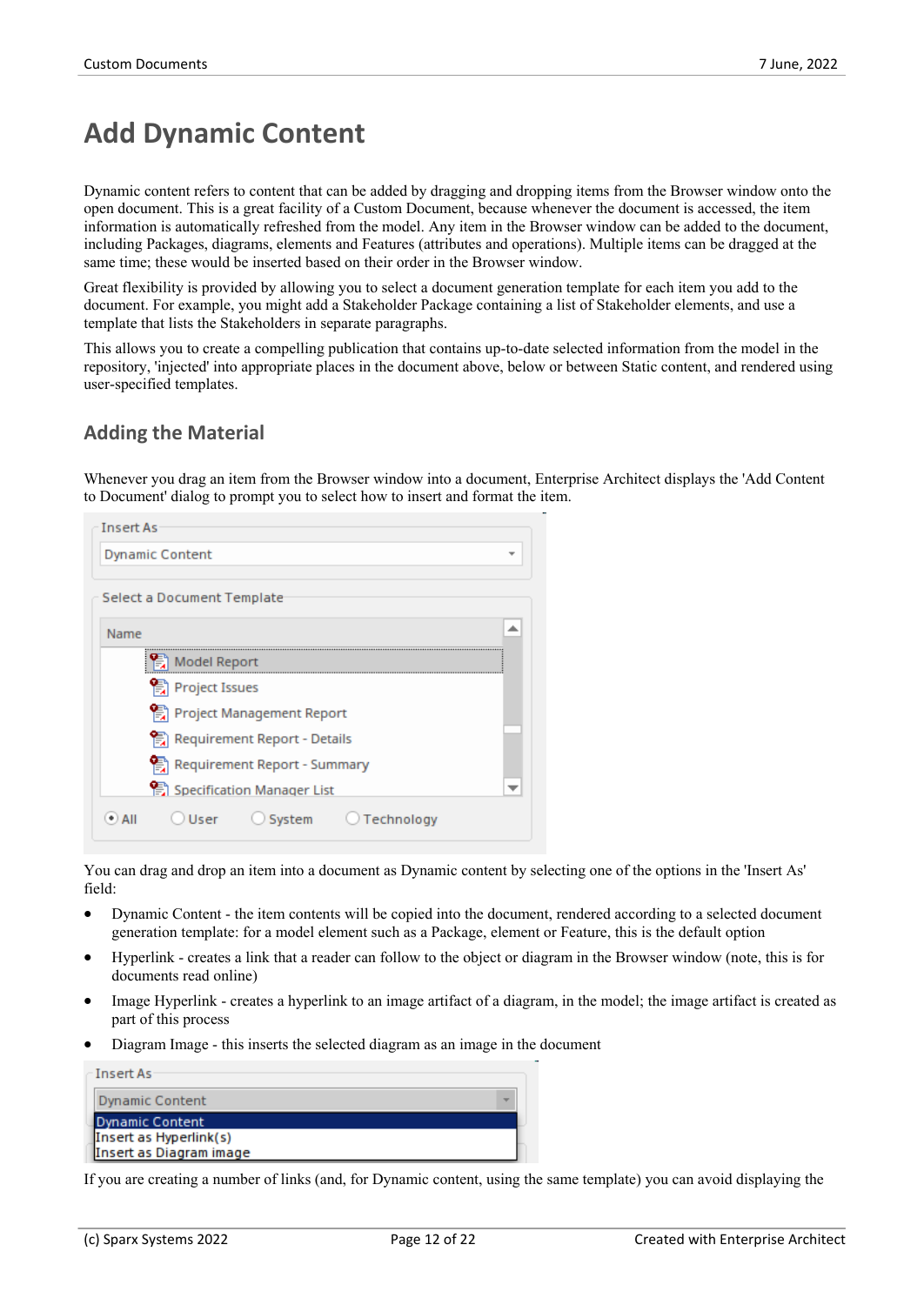dialog each time. Create the first link and then press the Ctrl key as you drag each of the subsequent objects onto the document. The links are all of the first-selected type, until you drag an object without pressing the Ctrl key; the dialog displays again and you can change the 'Insert As' option.

### **Specifying a Template**

Whenever you add an item from the Browser window to a document, the 'Add Content to Document' dialog that is displayed also prompts you to select a Document Generation template or Template Fragment from the 'Select a Document Template' list. You would select a template if you have chosen to insert the item as Dynamic content. For example, you might want to display an element's content as a formatted paragraph with a heading and a list of features, or as a labeled table showing the element's Name, Description (Notes)and Status.

| <b>Insert As</b>                                |  |  |  |  |  |
|-------------------------------------------------|--|--|--|--|--|
| <b>Dynamic Content</b>                          |  |  |  |  |  |
| Select a Document Template                      |  |  |  |  |  |
| Name                                            |  |  |  |  |  |
| <b>Model Report</b>                             |  |  |  |  |  |
| <b>骨 Project Issues</b>                         |  |  |  |  |  |
| Project Management Report                       |  |  |  |  |  |
| Requirement Report - Details                    |  |  |  |  |  |
| 号 Requirement Report - Summary                  |  |  |  |  |  |
| 图 Specification Manager List                    |  |  |  |  |  |
| $\bullet$ ) All<br>○ User ○ System ○ Technology |  |  |  |  |  |

The list of templates can be filtered to include only those that are user-defined, or system-provided, or technology-provided, or to show all available templates. You make yourselection by clicking on the appropriate radio button under the list.

This image shows an example of items that have been added as Dynamic contentand rendered using a template that displays the items in a table showing each item's Name, Priority and Notes.

#### **Priority of Proposed Change**

The changes in the table below are listed with their priorities which have been determined through a series of stakeholder workshops.

| Name     | Priority      | <b>Notes</b>                               |
|----------|---------------|--------------------------------------------|
| Change A | <b>Medium</b> | These are the notes that describe change A |
| Change B | Medium        | These are the notes that describe change B |
| Change C | Medium        | These are the notes that describe change C |

#### **Inserted Material**

Generally, you insert Dynamic content items into the Custom Document from the Browser window in sequence. It is, in practice, possible to insert one dynamic item within the section generated by another, but this presents several complications in document generation and maintenance. Therefore, if you do insert one item within another, a warning message displays to makes sure you are aware of it, and to allow you to cancel the insert if it is not intentional.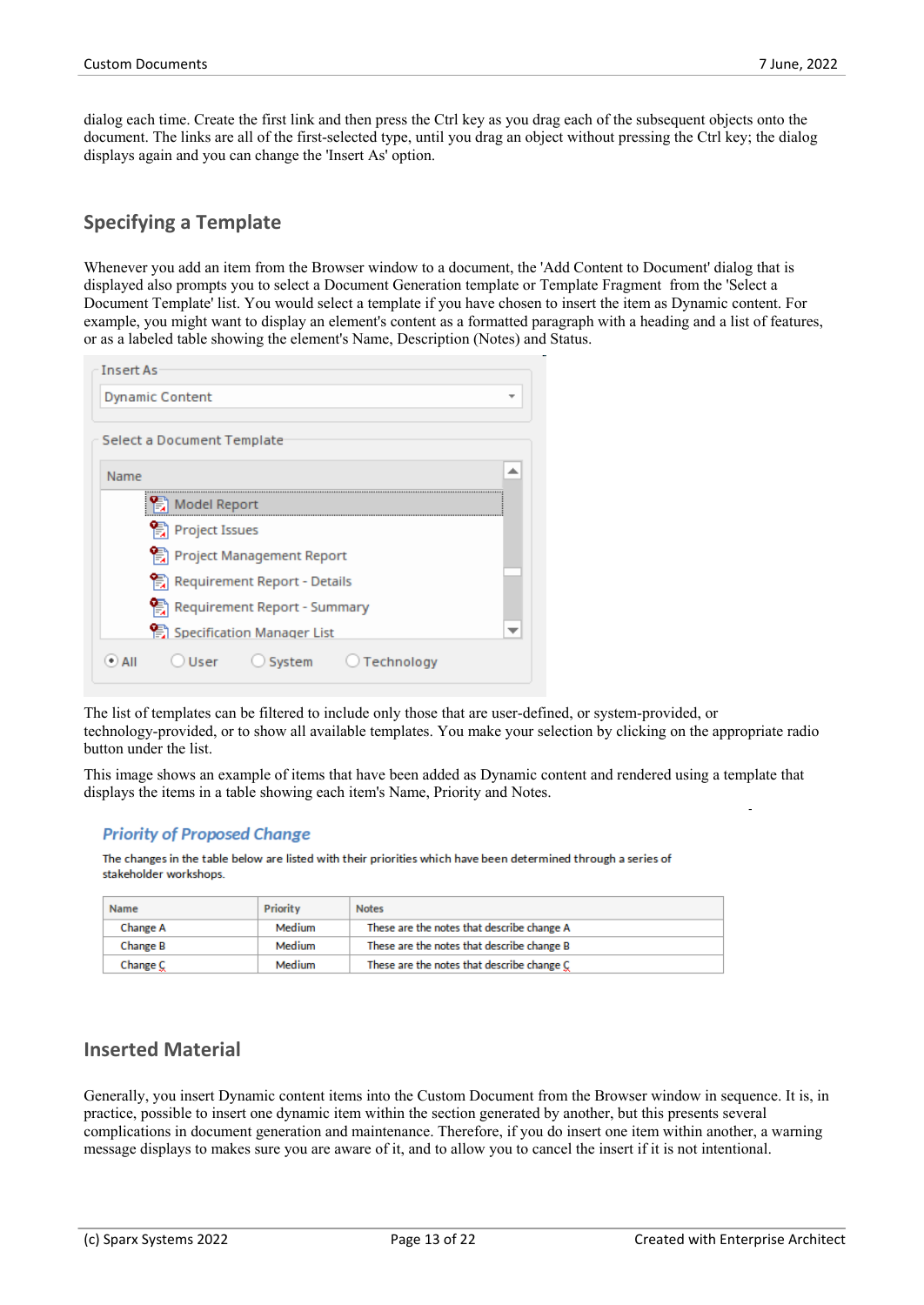# **Keeping Track of Inserted Dynamic Items**

As you add Dynamic content to a Custom Document, you will notice that a 'Content' panel displays on the left of the document editor, listing the items that have been inserted as either 'Dynamic Content' or 'Diagram Image', in the order in which they were added to the document. Items added as 'Hyperlinks' or 'Image Hyperlinks' are not included in the panel.) You can manage the added dynamic content from the context menu that displays when you right-click on each of the item names in the panel.



This panel is discussed in the *Manage Custom Documents* Help topic.

#### **Inserting the Wrong Item**

If you find that you have inserted the wrong model object as Dynamic content, you can right-click on it in the 'Content' panel and delete the section. Alternatively, if you inserted the item as a hyperlink (which is not listed in the 'Content' panel) and/or you have only just inserted the item, you can right-click on the text and select the 'Undo' option, which immediately removes the whole item. The Undo option is also available in the Document - Edit ribbon, under the 'Edit' icon in the 'Edit' panel.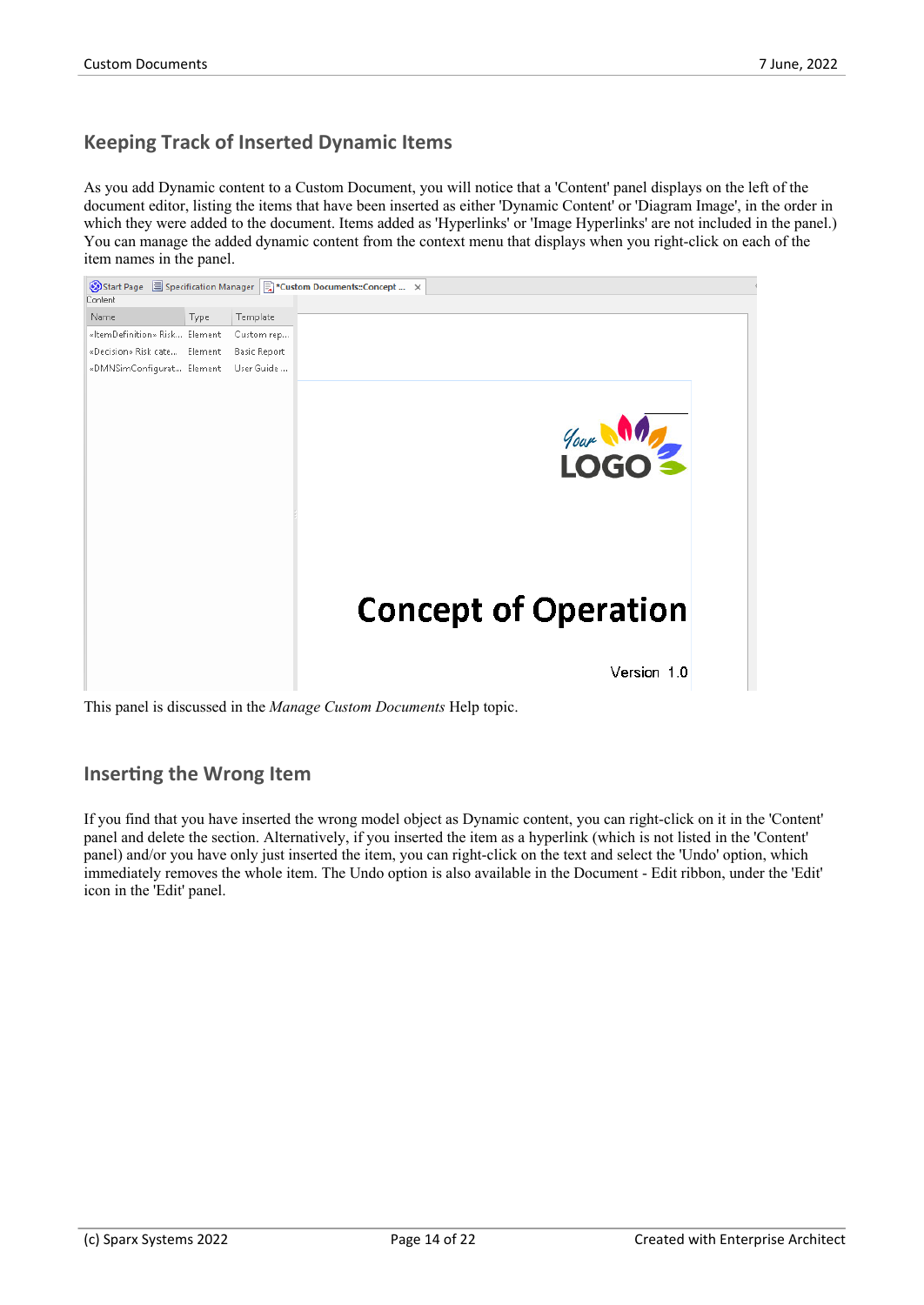# **Add Static Content**

The main purpose of a Custom Document is to capture up-to-date information from the repository via Dynamic content, but you will also need to incorporate Static contentto explain or connect the Dynamic text. For example, you might write some Static text describing the types of Requirements and how some were derived from the analysis of stakeholder requests, and then drag in a Package of Requirements from the Browser window as Dynamic text and apply a template that puts elements into the document as a table.



You can create Static content by typing or pasting text directly into the document and applying styles and formatting. Enterprise Architect has a fully-featured document editor that helps you to enter and manage Static content in the document. The editor facilities are available through the Document - Edit ribbon, which is automatically enabled when a document is open in the workspace. This image shows some of the formatting options available from the ribbon.

| Execute                                                                                                                                                                                                           | Configure                    | Edit | V Find Command               |             |                                                              |  |
|-------------------------------------------------------------------------------------------------------------------------------------------------------------------------------------------------------------------|------------------------------|------|------------------------------|-------------|--------------------------------------------------------------|--|
| Normal<br>Font $\frac{ \mathbf{a} }{\sqrt{2}}$ <b>B</b> $I$ <b>U</b> $\rightarrow$ abe $\rightarrow$ $\mathbf{x}_2$ $\mathbf{x}^2$ Aa $\rightarrow$ $\frac{ \mathbf{a} }{\sqrt{2}}$ $\rightarrow$ A $\rightarrow$ | $\mathbf{r}$ Carlito<br>Font |      | $\mathbf{v}$ 10 $\mathbf{v}$ | <b>HERE</b> | 言: 日日信律  ¶   ≫・<br>Table Paragraph 三 三 三 三 【三 】<br>Paragraph |  |

This image shows an example of Static content that has been pasted into the document and is rendered according to the styles defined in the Linked Document template. See the *Editing Documents and Templates* Help topic.

# **Introduction**

The Concept of Operations describes the purpose of the proposed system, the environment in which it will be implemented and operated, how it will be used, the roles and responsibilities of relevant parties and personnel involved in its implementation and operation. It will also be used by project and procurement staff and business and technology stakeholders who need to approve the funding for the proposed system. A secondary but important function of the document is to ensure consensus among the system and software engineers, technical support and user classes on the operational concept of a proposed system.

#### **Document Overview**

This Concept of Operations document describes system characteristics of the proposed system from the user's viewpoint. It should be written in plain English and should avoid business or technical jargon. The audience of this Concept of Operations document may include:

### **Inserting Breaks, Headers, Footers and Extras**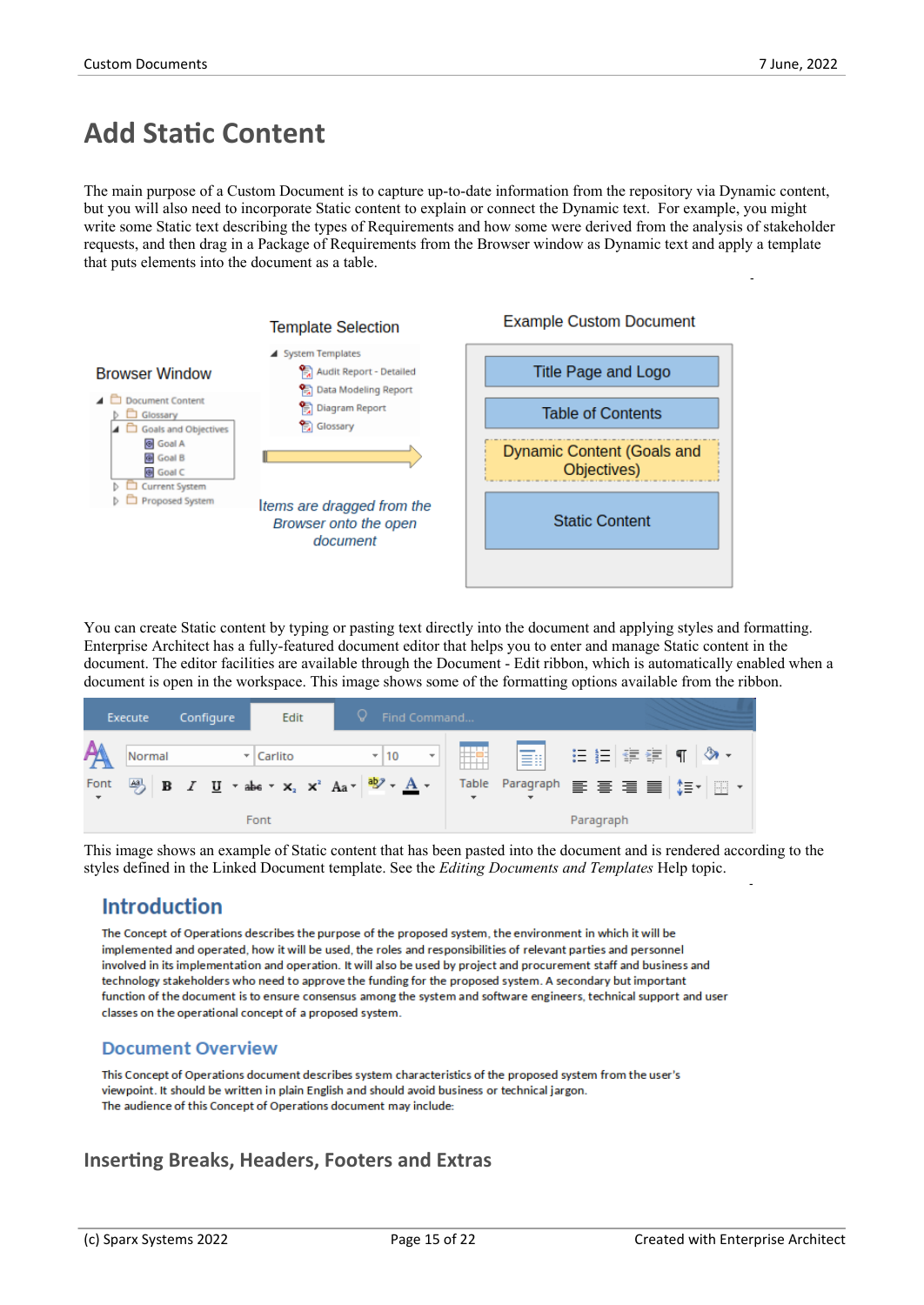Amongst the wide range of features for working with Static content in a custom document are options to add page and section breaks, headers and footers, tables of content, footnotes, and paragraph and text formatting. There are also several guides such as horizontal and vertical rulers.

#### **Inserting Static Images and Objects**

Whilst many of the images in a Custom Document will be inserted dynamically from the Browser window, there will be occasions where you might want to add an image from a local or network drive; for example, an organization or project logo, or an image from another tool.

It is worth remembering that these too could be added to a repository diagram and inserted as Dynamic content.

| ABJ Spell Check<br>lia Copy<br>Insert |  |
|---------------------------------------|--|
| <b>Paste</b><br>la Tracking *         |  |
| <b>Insert Break</b>                   |  |
| it Content ▶<br><b>Embed Picture</b>  |  |
| Link Picture<br>of Operation          |  |
| OLE Object<br>pncept of O             |  |
| <b>Insert RTF File</b>                |  |
| Frame                                 |  |
| Drawing Object                        |  |

#### **Inserting and Formatting Tables**

Just as if you were using your favorite word processor, you can insert tables and format them to suit the content, including adding rowsand columns, and changing border style and cell spacing. These tables could be used in the document preamble for sections such as versions of the document, or audience, or in the body of the document. This image shows some of the options for working with tables.



### **Spelling and Thesaurus**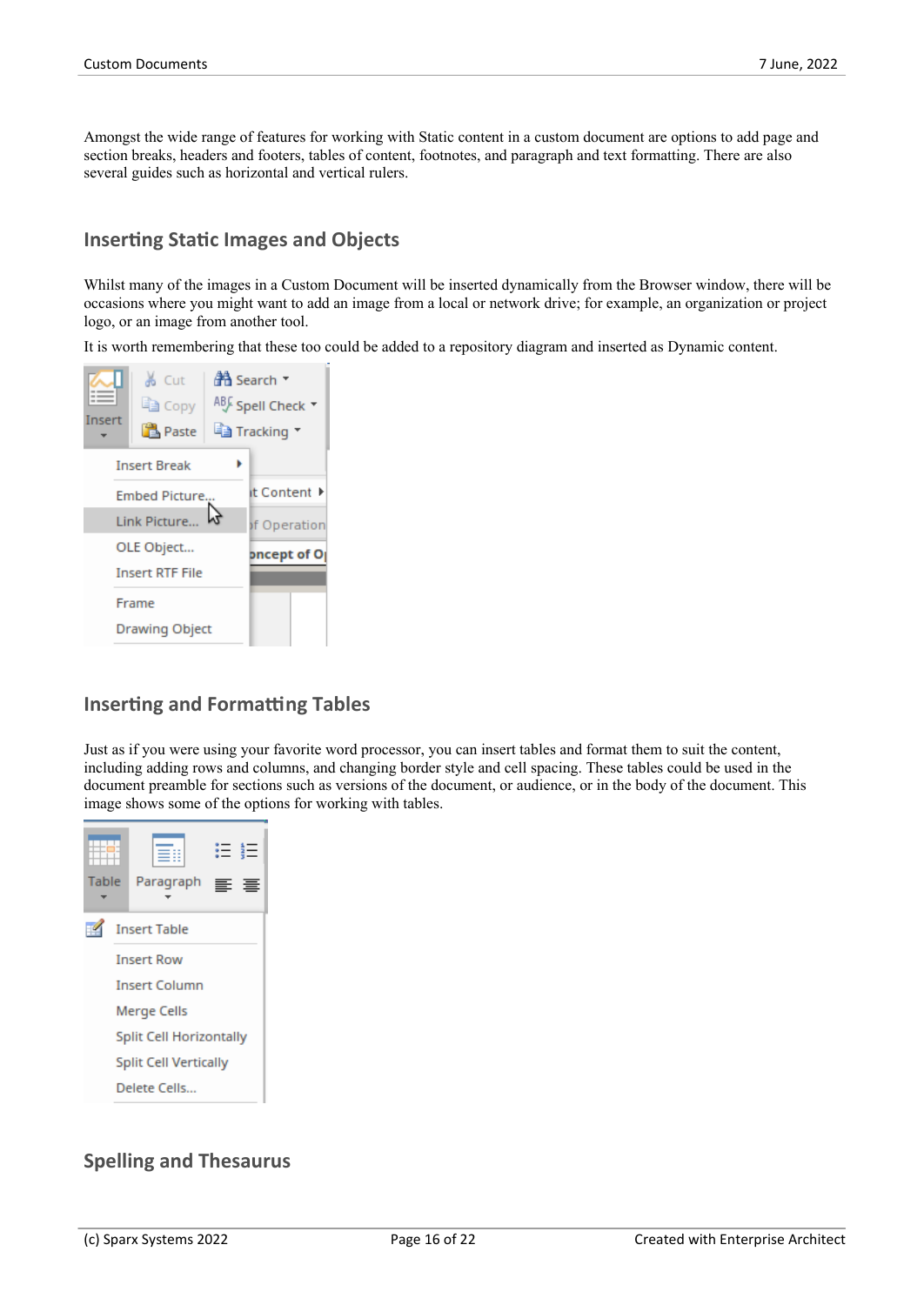When working with both Static and Dynamic contentyou can configure Enterprise Architect to auto spell-check, and you can also use an inbuilt thesaurus to find alternative words to make yourdocument richer. Spelling can be configured by setting a number of options available from the Document - Edit ribbon, as illustrated by this image.



# **Using Track Changes**

The document edit facilities in Enterprise Architect allow you to work collaboratively with other modelers. One feature that will help you when working with Static textin Custom Documents is Track Changes. This allows you to track the changes as you or others work with the document. This image shows a Static part of the document where Track Changes have been enabled and some text has been changed; the deleted and added text is shown in red.

# **Introduction**

The Concept of Operations describes the purpose of the proposed system, the environment and context in which it will be implemented and operated, how it will be used, the roles and responsibilities of relevant parties- organizations and personnel involved in its implementation and operation. It will also be used by project and procurement staff and business and technology stakeholders who need to approve the funding for the proposed system. A secondary but important function of the document is to ensure consensus among the system and software engineers, technical support and user classes on the operational concept of a proposed system.

Baselines and Version Control can be used to 'track changes' in the Dynamic parts of the document.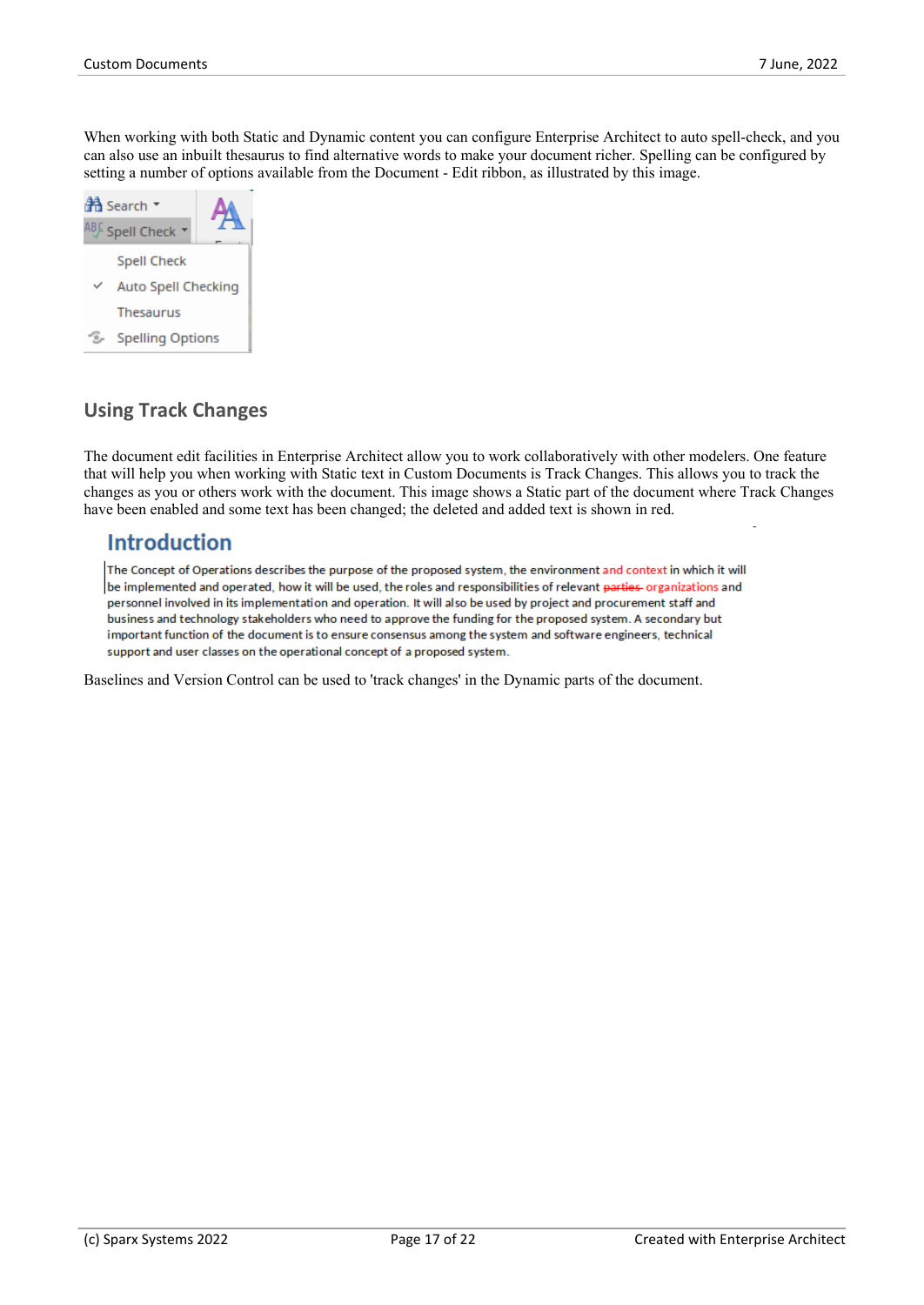# **Manage Custom Documents**

As you add Dynamic content or Diagram Images to a Custom Document, the name of each added item or diagram is added to the 'Content' panel on the left of the document. You can use these context menu options in the panel to perform a number of operations on the listed items:

- · Change the Template
- **Highlight Section**
- Update Dynamic Section
- Find in Browser
- · Delete Section

These options are described in the remaining sections of this topic.

The main body of the Custom Document editor also has a context menu, providing the 'Update Dynamic Report elements' option that will update all Dynamic content across the document, ensuring that you have the very latest information from the model. This context menu also provides a number of common editing commands such as Cut, Copy, Paste, Undo, Print and Zoom. Note that the 'Undo' option, when selected after a Dynamic content item has been added, will remove the entire section created for that item.

### **Change the Template**

This option allows you to change the document generation template for the selected item. It is most useful when re-factoring the document in response to, say, a review by Stakeholders. For example, you originally used a template for Requirements that listed each Requirement in a paragraph style. A Stakeholder, after reviewing the document, asks to see the Requirements listed in tabular form. You would then use this option to switch to an alternative template.

### **Highlight Section**

This option highlights the formatted material from the selected item in the Custom Document. This is very useful for two reasons, in that it identifies where the item is included in the document, and it shows exactly what material has been added from the item.

## **Update Dynamic Section**

The main characteristic of Dynamic content is that it drawn from items in the model that are subject to frequent change. As you read the document, an item might be updated by another team member. To ensure that you are seeing the latest instance of an item, select this option to refresh the item details from the model.

There is also an option available from the context menu for the main body of the Custom Document, to update *all* Dynamic sections of the document at the same time, as described earlier.

#### **Find in Browser**

This option locates the selected object in the Browser window. As you develop your Custom Document and add more and more sections it might not be obvious from looking at the list whateach item or diagram is and where it came from in the repository. Select this option to locate the Package, diagram, element or Feature (attribute, operation or reception) in the Browser window.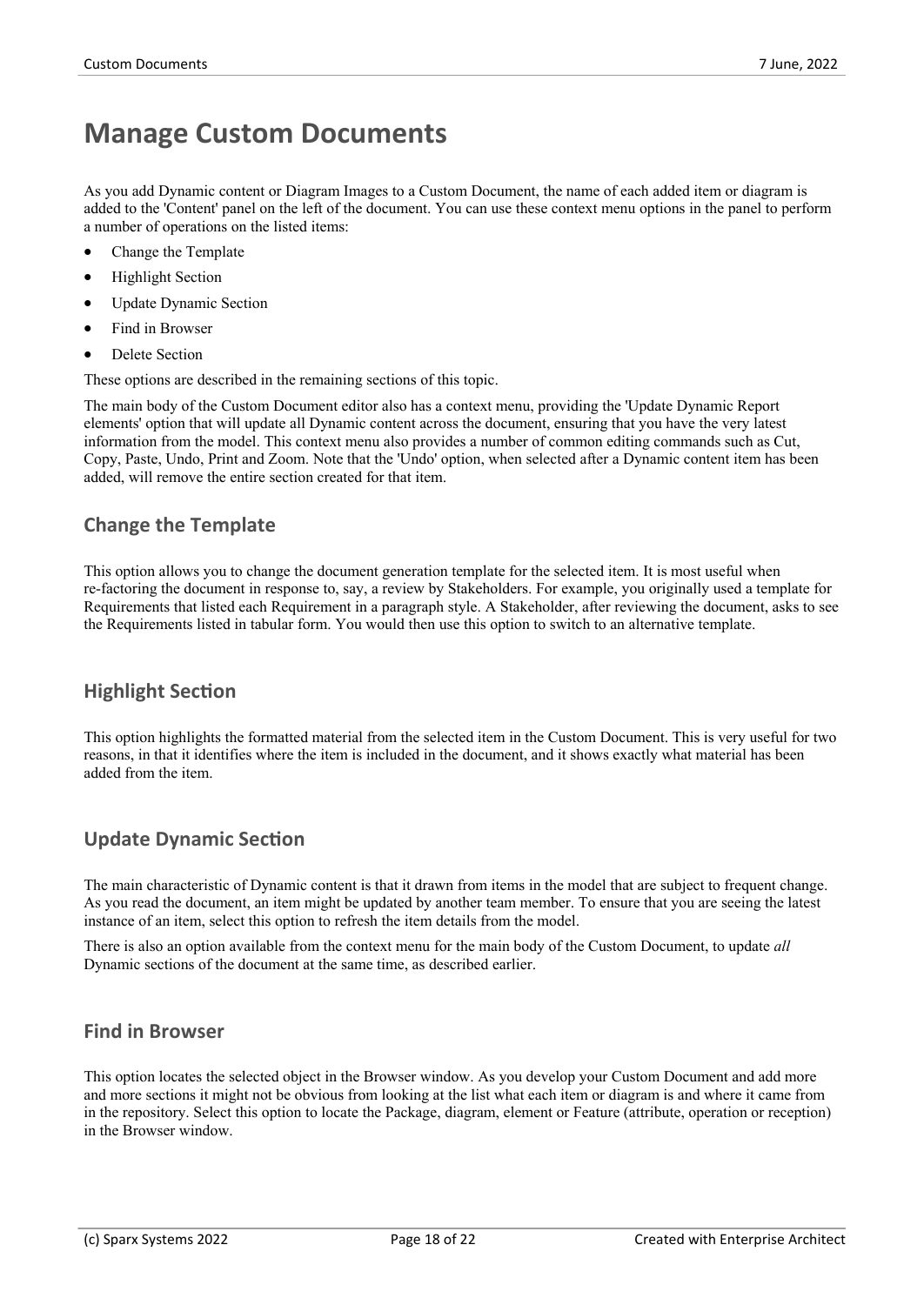### **Delete Section**

This option removes the Dynamic content for the selected section. An item might have been added to the document that, for some reason, is no longer required. You can select the option to remove that item from the document without altering the other sections, regardless of whether they are Static or Dynamic. At a later time, if necessary, you can drag the item back in at the same point or a different point.

Note that Packages and elements inserted into a document might have child objects, and if you delete the parent object from the document you will lose the child objects as well. Therefore, when you select to delete an object with child objects, a warning message displays to make you aware and allow you to cancel the deletion if necessary.

### **Rearrange Content**

Because a Custom Document contains template boiler-plate text and Static text as well as Dynamic text, there is no direct option for switching the Dynamic sections around - you cannot take the fixed text into account that way.

The simplest option is to just click and drag the cursor over text you want to move, use the 'Copy' or 'Cut' context menu options, and then paste the text into the required location. If this moves a section of Dynamic content, the relocation is reflected in the left-hand panel after the document is saved.

You can also use the panel 'Highlight Section' option to make sure that:

- The copied or cut section contains exactly the text and Dynamic content you want to move, and
- The point to which you want to move the text does not sit within the start or end of another Dynamic section

Simply right click on the item represented by the Dynamic content in the panel, and select the 'Highlight Section' option. This highlights all the text within that item's Dynamic content. You can then select any appropriate text that includes the highlighted section.

In the panel, you then right-click on the item represented by the Dynamic content before or after which you want to insert the captured text, and again select the 'Highlight Section' option. You can then see exactly where that section starts and ends, and paste in the captured text where it does not conflict with the highlighted section.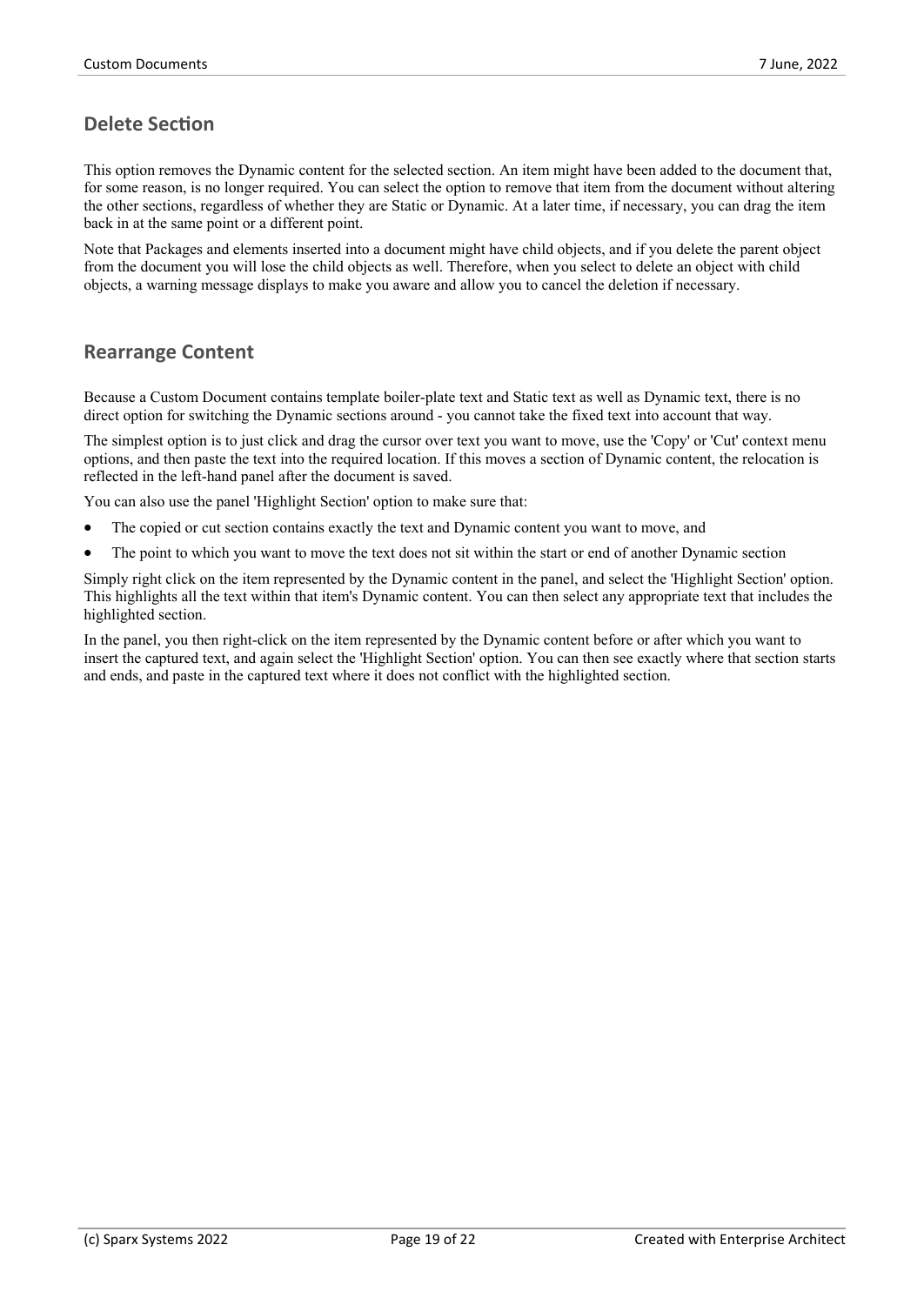# **Publish a Custom Document**

Once you have created a Custom Document and added Static and Dynamic content, you can share the document with other modelers and stakeholders. A publication can be created using the 'Document - Edit > File > File > Save As (Export to File)' ribbon option.

Before you generate the document you might want to refresh the Dynamic contentto ensure it is up-to-date - see the *Manage Custom Documents* Help topic.

The 'Save As (Export to File)' option helps you to save the document to a file on a local or network drive in a variety of convenient formats, including:

- · PDF
- · DOCX
- · HTML
- · RTF
- · TXT
- · SSE

When you select the option, a Windows-style 'Save As' dialog displays on which you browse for the file location to save the document into, and select the file format to apply.

| ⊛             |                                                      |  | Save As                                                      |                                           | ×      |
|---------------|------------------------------------------------------|--|--------------------------------------------------------------|-------------------------------------------|--------|
| Save in:      | Documents                                            |  | v                                                            |                                           |        |
|               | ▴<br>Name                                            |  | Date modified                                                | Type                                      | Size   |
| Recent places | <b>EA Videos</b><br><b>P</b> My Music<br>My Pictures |  | 12/08/2020 10:18<br>18/02/2019 5:19 PM<br>18/02/2019 5:19 PM | File folder<br>File folder<br>File folder |        |
| Desktop       | My Videos<br>RepositoryInterface 4.0                 |  | 18/02/2019 5:19 PM<br>28/08/2020 2:30 PM                     | File folder<br>File folder                |        |
| Libraries     | SpanxSystems<br>Other Document.docx                  |  | 6/11/2020 5:40 PM<br>22/12/2020 3:35 PM                      | File folder<br>Office Open XML            | 7      |
| This PC       |                                                      |  |                                                              |                                           |        |
|               | ∢                                                    |  |                                                              | $\rightarrow$                             |        |
| Network       | File name:                                           |  | CustomRequirementDoc.docx                                    | v                                         | Save   |
|               | Save as type:                                        |  | Word Document Format(".DOCX)                                 | $\checkmark$                              | Cancel |
|               |                                                      |  |                                                              |                                           | Help   |

There are other ways in which a document can be made available to stakeholders, depending on the Sparx platform that you have set up. If you are using the Pro Cloud Server and have 'Pro' features enabled, you can make your document available to a wide audience, including stakeholders outside the modeling teams, using two tools that anyone with a Web Browser and the correct credentials will be able to open.

- · A link can be provided to a WebEA page that will display the document (see the Add a [Document](https://sparxsystems.com/enterprise_architect_user_guide/16.0/webea_add_document.htm) Help topic in the WebEA section)
- · A link can be provided to a Prolaborate page that will display the document (see the [Prolaborate](https://sparxsystems.com/enterprise_architect_user_guide/16.0/prolaborate.htm) Help topic)